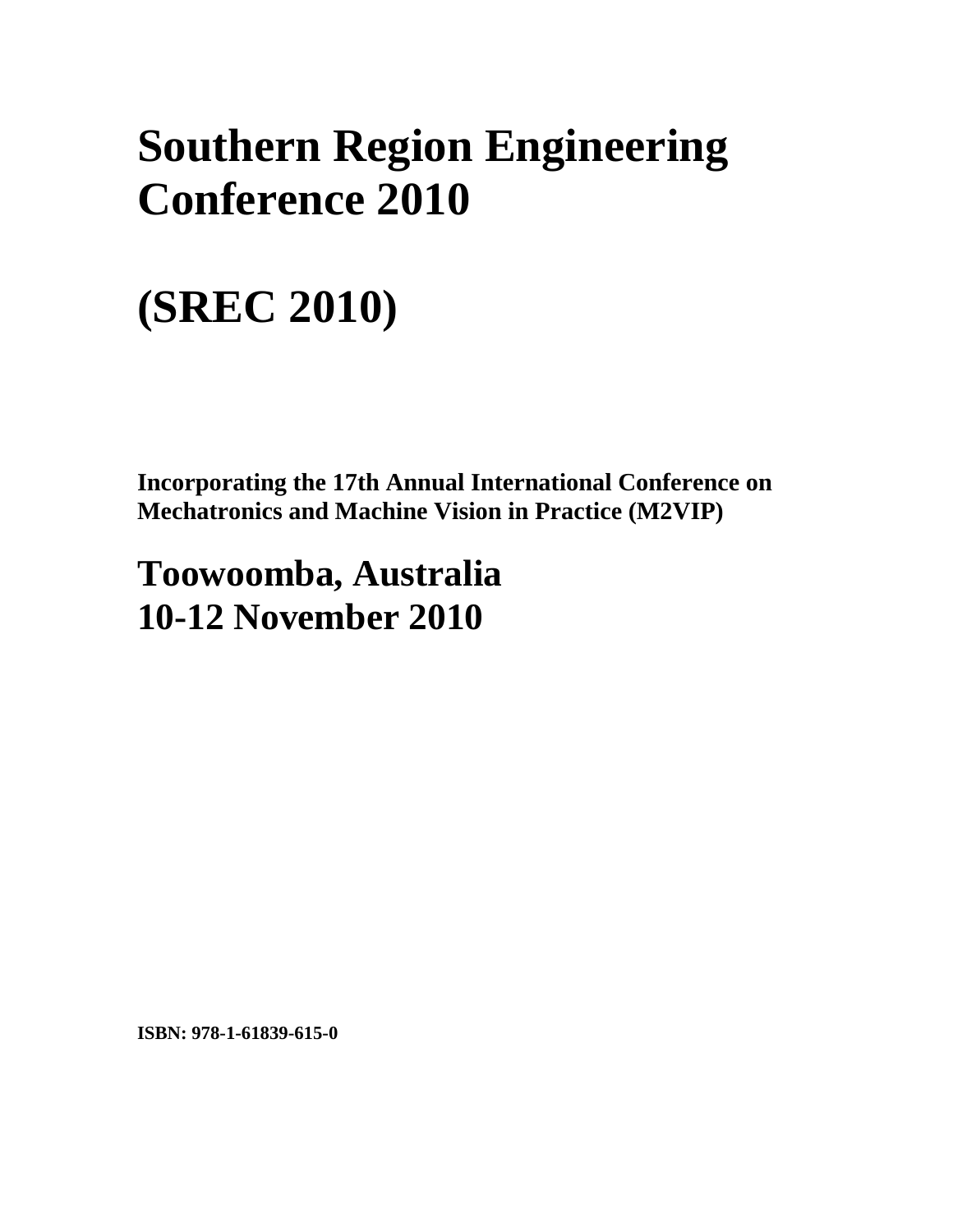**Printed from e-media with permission by:** 

Curran Associates, Inc. 57 Morehouse Lane Red Hook, NY 12571



**Some format issues inherent in the e-media version may also appear in this print version.** 

Copyright© (2010) by Mechatronics and Machine Vision in Practice All rights reserved.

Printed by Curran Associates, Inc. (2012)

For permission requests, please contact Mechatronics and Machine Vision in Practice at the address below.

Mechatronics and Machine Vision in Practice FOES, University of South Queensland Toowoomba QLD 4350 Australia

johnbill@usq.edu.au

#### **Additional copies of this publication are available from:**

Curran Associates, Inc. 57 Morehouse Lane Red Hook, NY 12571 USA Phone: 845-758-0400 Fax: 845-758-2634 Email: curran@proceedings.com Web: www.proceedings.com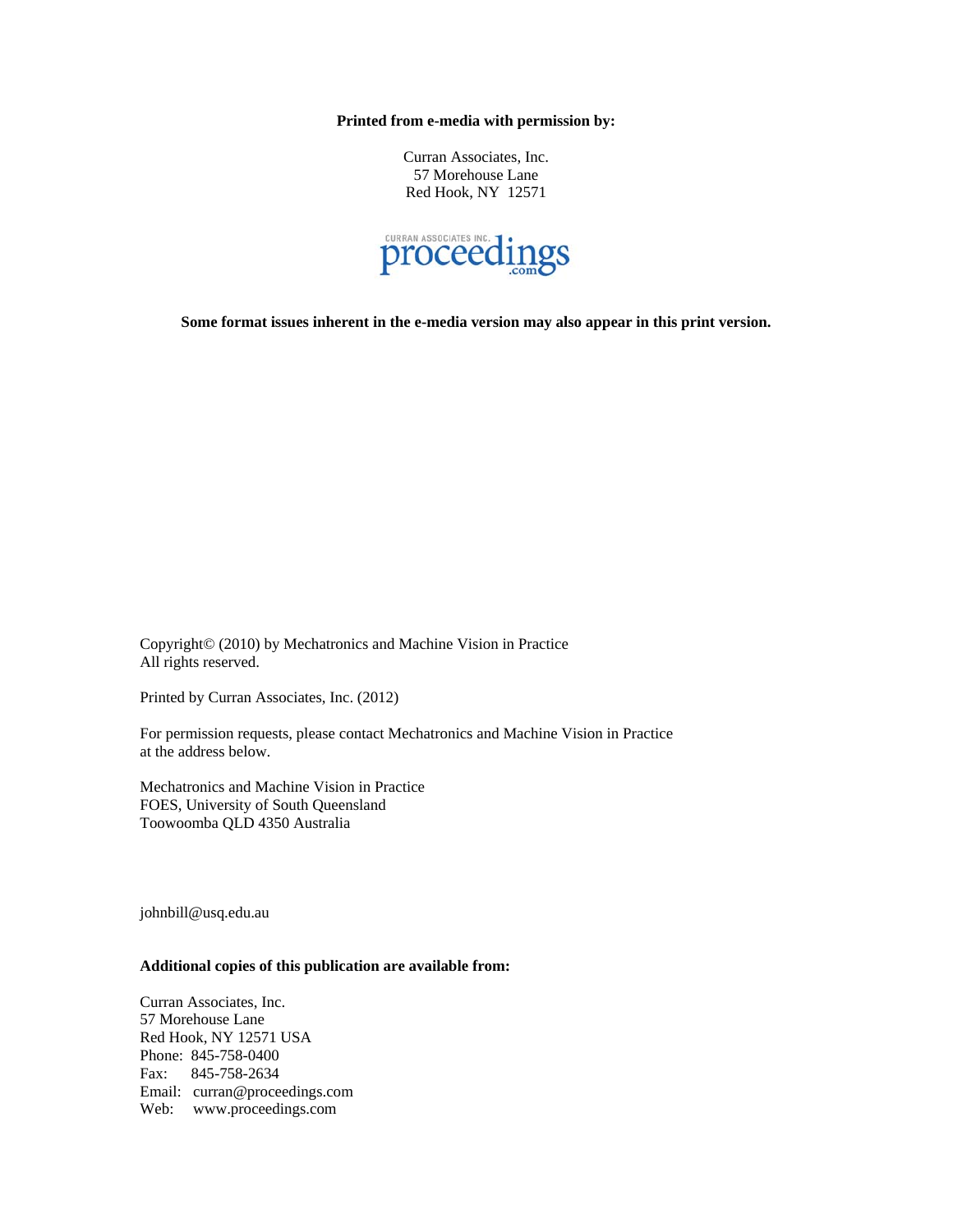### **TABLE OF CONTENTS**

#### **T1 ENVIRONMENTAL, WATER & CLIMATE**

| John Billingsley                                                                                  |  |
|---------------------------------------------------------------------------------------------------|--|
|                                                                                                   |  |
| Abdurrahman F. S. Huweg, Fouad Kamel, Steven Raine                                                |  |
| Automation and Control in Surface Irrigation Systems: Current Status and Expected Future Trends11 |  |
| Richard Koech, Rod Smith, Malcolm Gillies                                                         |  |
|                                                                                                   |  |
| N. Pufelski, V. Aravinthan, T. Yusaf                                                              |  |
|                                                                                                   |  |

#### **T2 SMART SYSTEMS**

| Performance Analysis of Error Resilient Wireless Image Transmission Using H.264/AVC I-Frame 26       |  |
|------------------------------------------------------------------------------------------------------|--|
| Khalid Mohamed Alajel, Wei Xiang, John Leis                                                          |  |
| <b>Enhance Heuristic Mechanisms to Reduce Power Consumption of Networks Using Weight Setting  30</b> |  |
| Abdelnour Aldraho, Alexander A. Kist                                                                 |  |
| User-Controlled Electrical Energy Consumption Towards Optimized Usage of Electricity                 |  |
|                                                                                                      |  |
| Marwan Marwan, Fouad Kamel                                                                           |  |
| The Developments of Structural Health/Integrity Monitoring Systems Using FBG Sensors at CEEFC        |  |
|                                                                                                      |  |
| Gayan C. Kahandawa, Jayantha A. Epaarachchi, Hao Wang, Thiru Aravinthan                              |  |

#### **T3 COMPOSITES AND STRUCTURE**

| Oaidar H. Tawfik, Warna(Karu) Karunasena                   |  |
|------------------------------------------------------------|--|
|                                                            |  |
| Ziad K. Awad, Thiru Aravinthan, Yan Zhuge, Felipe Gonzalez |  |
|                                                            |  |
| F. Cardona, T. Aravinthan, J. Fedrigo, C. Moscou           |  |
|                                                            |  |
| E. J. Guades, T. Aravinthan, M. M. Islam                   |  |

#### **T4 SMART SYSTEMS & EDUCATION**

| M. Zoka Assadi, X. Du, D. Proops, A. Reid, C. Coulson, P. N. Brett                            |  |
|-----------------------------------------------------------------------------------------------|--|
| Rear Suspension Redesign for Wheelchair Accessible Vehicles: A Knowledge Transfer Partnership |  |
|                                                                                               |  |
| Darren Thompson, S. Douglas, Ian Andrew Newton                                                |  |
| Assessment of How Engaging in Teaching May Enhance the Learning Journey of Engineering        |  |
|                                                                                               |  |
| Fouad Kamel, Margaret Baguley, David Thorpe                                                   |  |
|                                                                                               |  |
| H. Ku. S. Goh                                                                                 |  |

#### **F1 ROAD SAFETY & COMPOSITES AND STRUCTURE**

| Kathirgamalingam Somasundaraswaran |  |
|------------------------------------|--|